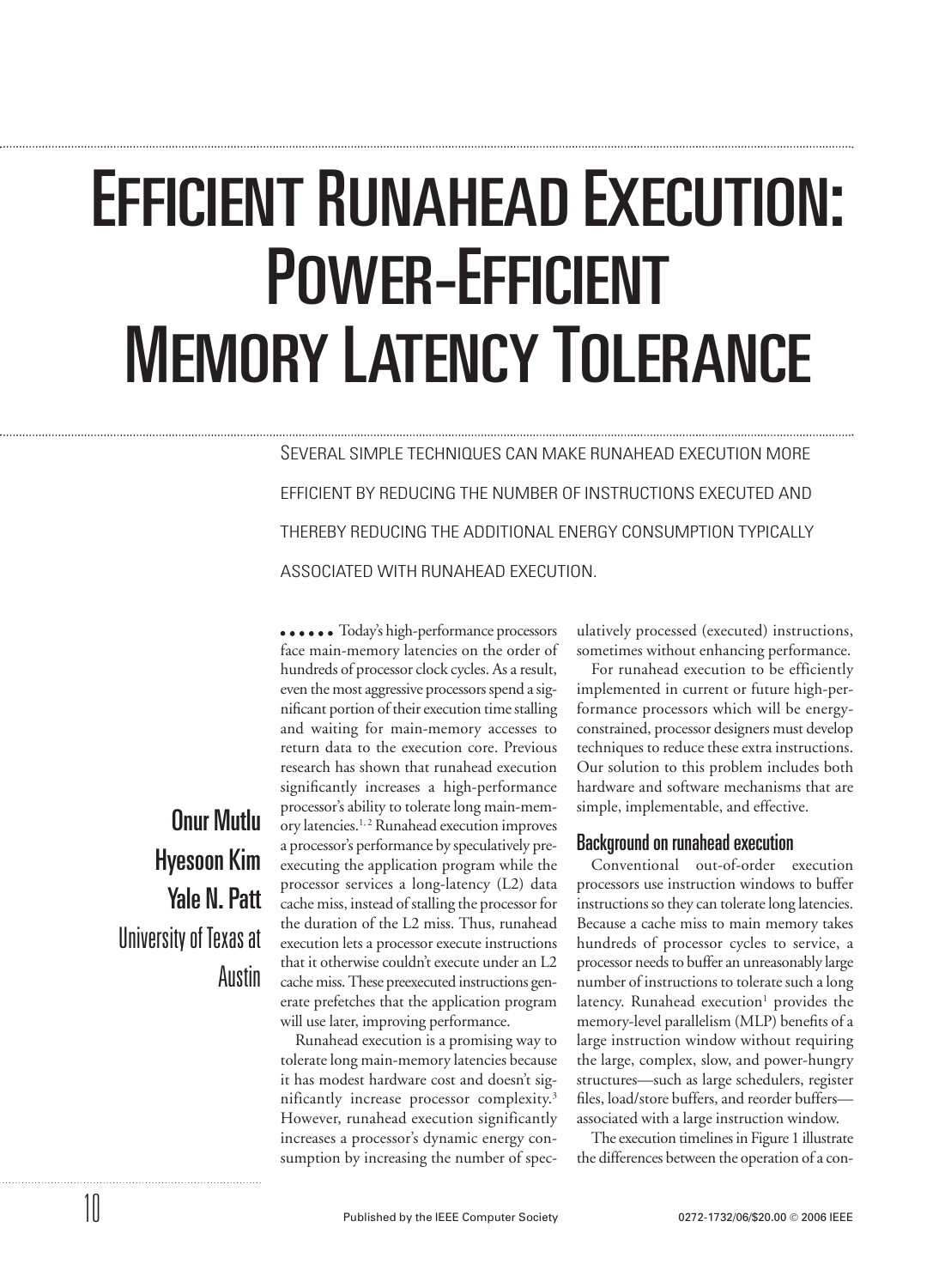

Figure 1. Execution timelines showing a high-level overview of the concept of runahead execution: conventional out-of-order execution processor (a) and runahead execution processor (b).

ventional out-of-order execution processor (Figure 1a) and a runahead execution processor (Figure 1b). A conventional processor's instruction window becomes full soon after a load instruction incurs an L2 cache miss. Once the instruction window is full, the processor can't decode and process any new instructions and stalls until it has serviced the L2 cache miss.

While the processor is stalled, it makes no forward progress on the running application. Therefore, a memory-intensive application's execution timeline on a conventional processor consists of useful compute periods interleaved with long useless stall periods due to L2 cache misses, as Figure 1a shows. With increasing memory latencies, stall periods start dominating the compute periods, leaving the processor idle for most of its execution time and thus reducing performance.

Runahead execution avoids stalling the processor when an L2 cache miss occurs, as Figure 1b shows. When the processor detects that the oldest instruction is waiting for an L2 cache miss that is still being serviced, it checkpoints the architectural register state, the branch history register, and the return address stack, and enters a speculative processing mode—the runahead mode. The processor then removes this L2-miss instruction from the instruction window. While in runahead mode, the processor continues to execute instructions without updating the architectural state. It identifies the results of L2 cache misses and their dependents as bogus or invalid (INV) and removes instructions that source INV results (INV instructions) from the instruction window so they don't prevent the processor from placing independent instructions into the window. Pseudoretirement is the program-order removal of instructions from the processor during runahead mode. Some of the instructions executed in runahead mode that are independent of L2 cache misses might miss in the instruction, data, or unified caches (for example, Load B in Figure 1b). The memory system overlaps their miss latencies with the latency of the runaheadcausing cache miss. When the runahead-causing cache miss completes, the processor exits runahead mode by flushing the instructions in its pipeline. It restores the checkpointed state and resumes normal instruction fetch and execution starting with the runahead-causing instruction (Load A in Figure 1b).

When the processor returns to normal mode, it can make faster progress without stalling because it has already prefetched into the caches during runahead mode some of the data and instructions needed during normal mode. For example, in Figure 1b, the processor doesn't need to stall for Load B because it discovered the L2 miss caused by Load B in runahead mode and serviced it in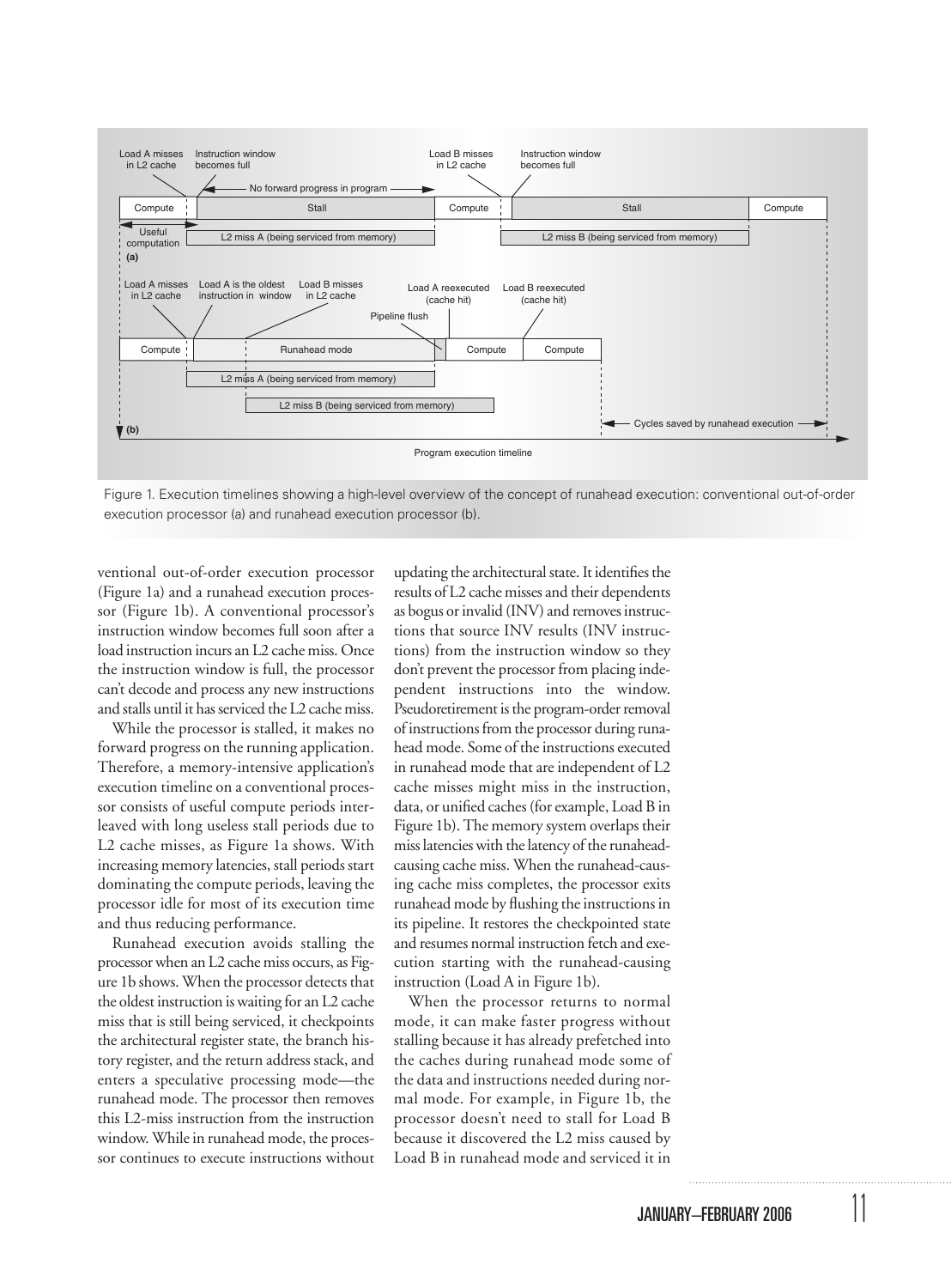#### **Related work on runahead execution**

As a promising technique for increasing tolerance to main-memory latency, runahead execution has recently inspired and attracted research from many other computer architects in both industry<sup>1-3</sup> and academia.<sup>4-6</sup> For example, architects at Sun Microsystems are implementing a version of runahead execution in their next-generation microprocessor.<sup>3</sup> To our knowledge, none of the previous work addressed the runahead execution efficiency problem. We hereby provide a brief overview of related work on runahead execution.

Dundas and Mudge first proposed runahead execution as a means to improve the performance of an in-order scalar processor.<sup>7</sup> In other work (see the main article), we proposed runahead execution to increase the main-memory latency tolerance of more aggressive outof-order superscalar processors. Chou and colleagues demonstrated that runahead execution effectively improves memory-level parallelism in large-scale database benchmarks because it prevents the instruction and scheduling windows, along with serializing instructions, from being performance bottlenecks.<sup>1</sup> Three recent articles<sup>1,4,6</sup> combined runahead execution with value prediction, and Zhou<sup>5</sup> proposed using an idle processor core to perform runahead execution in a chip multiprocessor. Applying the efficiency mechanisms we propose to these variants of runahead execution can improve their power efficiency.

#### **References**

- 1. Y. Chou, B. Fahs, and S. Abraham, "Microarchitecture Optimizations for Exploiting Memory-Level Parallelism," Proc. 31st Int'l Symp. Computer Architecture (ISCA 04), IEEE CS Press, 2004, pp. 76-87.
- 2. S. Iacobovici et al., "Effective Stream-Based and Execution-Based Data Prefetching," Proc. 18th Int'l Conf. Supercomputing, ACM Press, 2004, pp. 1-11.
- 3. S. Chaudhry et al., "High-Performance Throughput Computing," IEEE Micro, vol. 25, no. 3, May/June 2005, pp. 32-45.
- 4. L. Ceze et al., "CAVA: Hiding L2 Misses with Checkpoint-Assisted Value Prediction," Computer Architecture Letters, vol. 3, Dec. 2004, http://www.cs. virginia.edu/~tcca/2004/ceze\_dec04.pdf.
- 5. H. Zhou, "Dual-Core Execution: Building a Highly Scalable Single-Thread Instruction Window," Proc. 14th Int'l Conf. Parallel Architectures and Compilation Techniques (PACT 05), IEEE CS Press, 2005, pp. 231-242.
- 6. N. Kirman et al., "Checkpointed Early Load Retirement," Proc. 11th Int'l Symp. High-Performance Computer Architecture (HPCA-11), IEEE CS Press, 2005, pp. 16-27.
- 7. J. Dundas and T. Mudge, "Improving Data Cache Performance by Pre-executing Instructions Under a Cache Miss," Proc. 1997 Int'l Conf. Supercomputing, IEEE Press, 1997, pp. 68-75.

parallel with the L2 miss caused by Load A. Hence, runahead execution uses otherwiseidle clock cycles caused by L2 misses to preexecute instructions in the program to generate accurate prefetch requests. Previous research has shown that runahead execution increases processor performance mainly because it parallelizes independent L2 cache misses<sup>3</sup> (see also the "Related Work" sidebar). Furthermore, the memory latency tolerance provided by runahead execution comes at a small hardware cost, as we've shown in previous work.1,3

#### Efficiency of runahead execution

A runahead processor executes some instructions in the instruction stream more than once because it speculatively executes instructions in runahead mode. Because each executed instruction consumes dynamic energy, a runahead processor consumes more dynamic energy than a conventional processor. Reducing the number of instructions executed in runahead mode reduces the energy consumed by a runahead processor. Unfortunately, reducing the number of instructions can significantly reduce runahead execution's performance improvement because runahead execution relies on the execution of instructions in runahead mode to discover L2 cache misses further down in the instruction stream. Our goal is to increase a runahead processor's efficiency without significantly decreasing its instructions per cycle (IPC) performance improvement.

We define efficiency as

Efficiency = Percent increase in IPC performance/Percent increase in executed instructions

where percent increase in IPC performance is the IPC increase after adding runahead execution to a conventional baseline processor, and percent increase in executed instructions is the increase in the number of executed instructions after adding runahead execution.

We can increase a runahead processor's efficiency in two ways:

- We can reduce the number of executed instructions (the denominator) without affecting the increase in IPC (the numerator) by eliminating the causes of inefficiency.
- We can increase the IPC improvement without increasing the number of executed instructions. To do this, we increase the usefulness of each runahead execution period by extracting more useful prefetches from the executed instructions.

Our techniques increase efficiency in both ways.

Figure 2 shows by how much runahead execution increases IPC and the number of exe-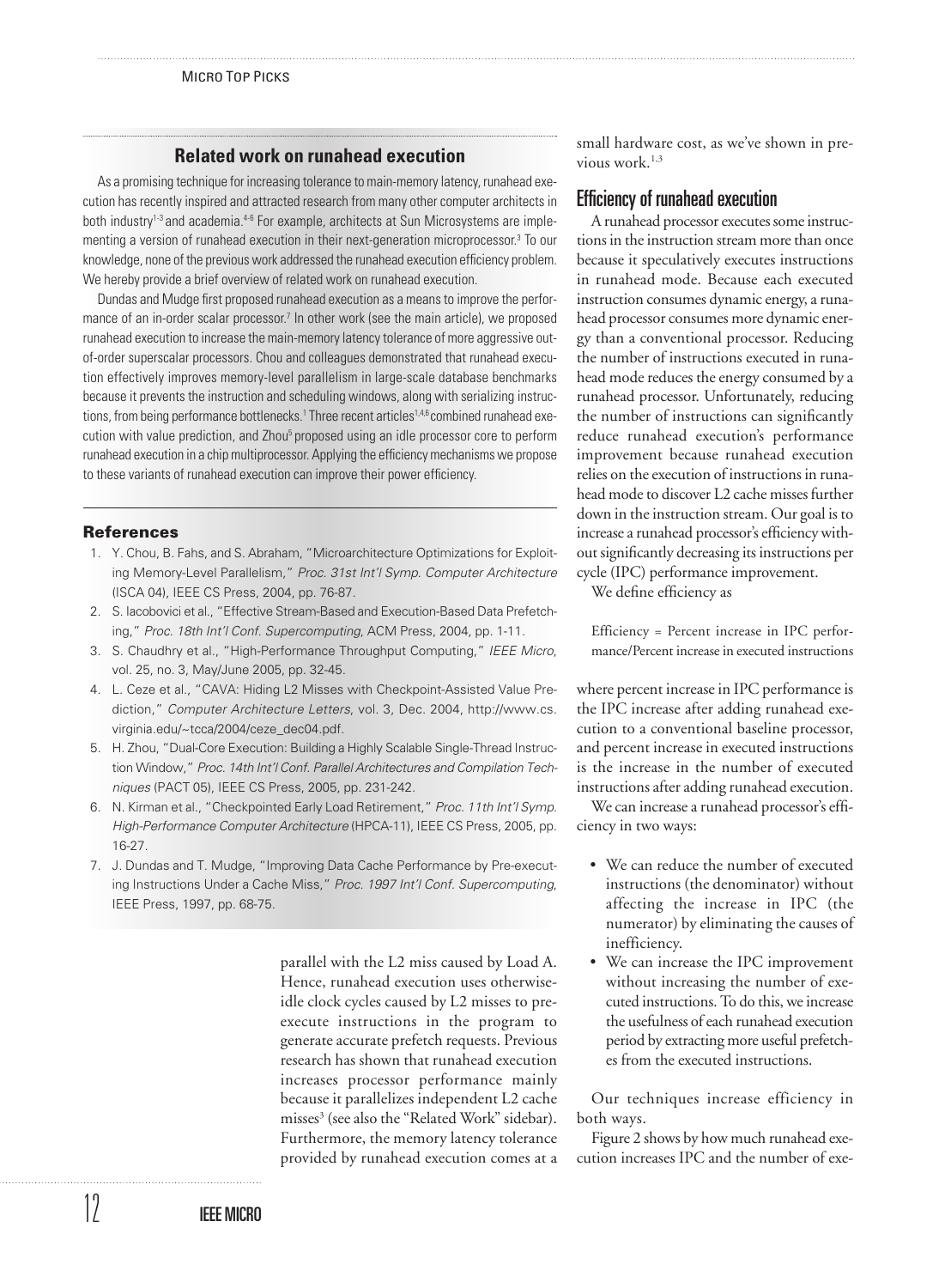

Figure 2. Increase in instructions per cycle (IPC) performance and executed instructions due to runahead execution.

cuted instructions compared to an aggressive conventional out-of-order processor. Our baseline processor model includes an effective stream-based prefetcher, a 1-Mbyte L2 cache, and a detailed model of a main-memory system with a 500-cycle latency. Detailed information on our experimental methodology is available elsewhere.4

On average, for the SPEC CPU2000 benchmarks, runahead execution increases IPC by 22.6 percent at a cost of increasing the number of executed instructions by 26.5 percent. Unfortunately, runahead execution in some benchmarks results in a large increase in the number of executed instructions without yielding a correspondingly large IPC improvement. For example, in parser, runahead execution increases the number of executed instructions by 47.8 percent while decreasing the IPC by 0.8 percent. In art, the IPC increase is impressive at 108.4 percent, but is overshadowed by a 235.4 percent increase in the number of executed instructions.

#### Eliminating the causes of inefficiency

The three major causes of inefficiency in runahead execution processors are short, overlapping, and useless runahead periods. Runahead execution episodes with these properties rarely provide performance benefit but result in

unnecessary speculative instruction execution.

Because exiting from runahead mode has a performance cost (it requires a full pipeline flush), such runahead periods can actually decrease performance. We propose some simple techniques to eliminate such periods.

#### Short runahead periods

In a short runahead period, the processor stays in runahead mode for tens of cycles instead of hundreds. A short runahead period occurs because the processor can enter runahead mode in response to an already outstanding L2 cache miss that was initiated but not yet completed—by the hardware or software prefetcher, a wrong-path instruction, or a previous runahead period.

Figure 3a shows a short runahead period caused by an incomplete prefetch generated by a previous runahead period. Load B generates an L2 miss when it is speculatively executed in runahead period A. When the processor executes Load B again in normal mode, the associated L2 miss (L2 miss B) is still in progress. Therefore, Load B causes the processor to enter runahead mode again. Shortly afterward, the memory system completely services L2 miss B, and the processor exits runahead mode. Hence, the runahead period caused by Load B is short. Short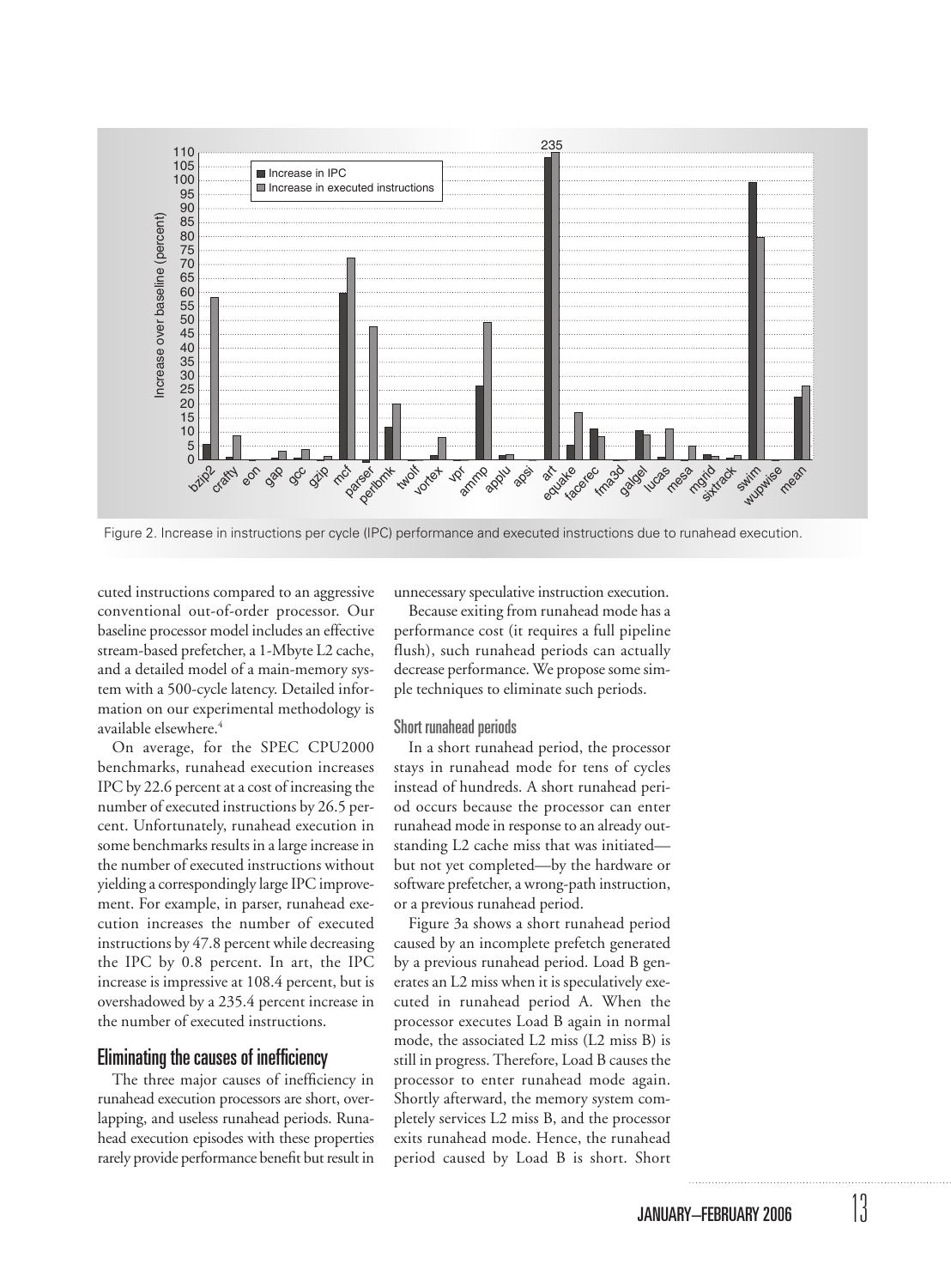#### MICRO TOP PICKS



Figure 3. Example execution timelines illustrating the causes of inefficiency in runahead execution and how they can occur: short runahead period (a), overlapping runahead period (b), and useless runahead period (c).

runahead periods are undesirable because the processor is unlikely to preexecute enough instructions far ahead into the instruction stream and hence unlikely to uncover any useful L2 cache misses during runahead mode.

We eliminate short runahead periods by associating a timer with each outstanding L2 miss. If the L2 miss has been outstanding for more than *N* cycles, where *N* is determined statically or dynamically, the processor predicts that the miss will return from memory soon and doesn't enter runahead mode on that miss. We found that a static threshold of 400 cycles for a processor with a 500-cycle minimum main-memory latency eliminates almost all short runahead periods and reduces the extra instructions from 26.5 to 15.3 percent with negligible impact on performance (Performance improvement decreases slightly from 22.6 to 21.5 percent).

#### Overlapping runahead periods

Two runahead periods are overlapping if some of the instructions executed in the two periods are the same dynamic instructions. These periods can be caused by independent L2 misses that have significantly different latencies or by dependent L2 misses (for example, L2 misses due to pointer-chasing loads). In Figure 3b, runahead periods A and B are overlapping because of dependent L2 misses. During period A, the processor executes Load B and finds that it is dependent on the miss caused by Load A. Because the processor hasn't serviced L2 miss A yet, Load B can't calculate its address and the processor marks Load B as INV. The processor executes and pseudoretires *N* instructions after Load B and exits period A. In normal mode, the processor reexecutes Load B and finds it to be an L2 miss, which causes runahead period B. The first *N* instructions executed during period B are the same dynamic instructions that were executed at the end of period A. Hence, period B repeats the work done by period A.

Overlapping runahead periods can benefit performance because the completion of Load A can provide data values for more instructions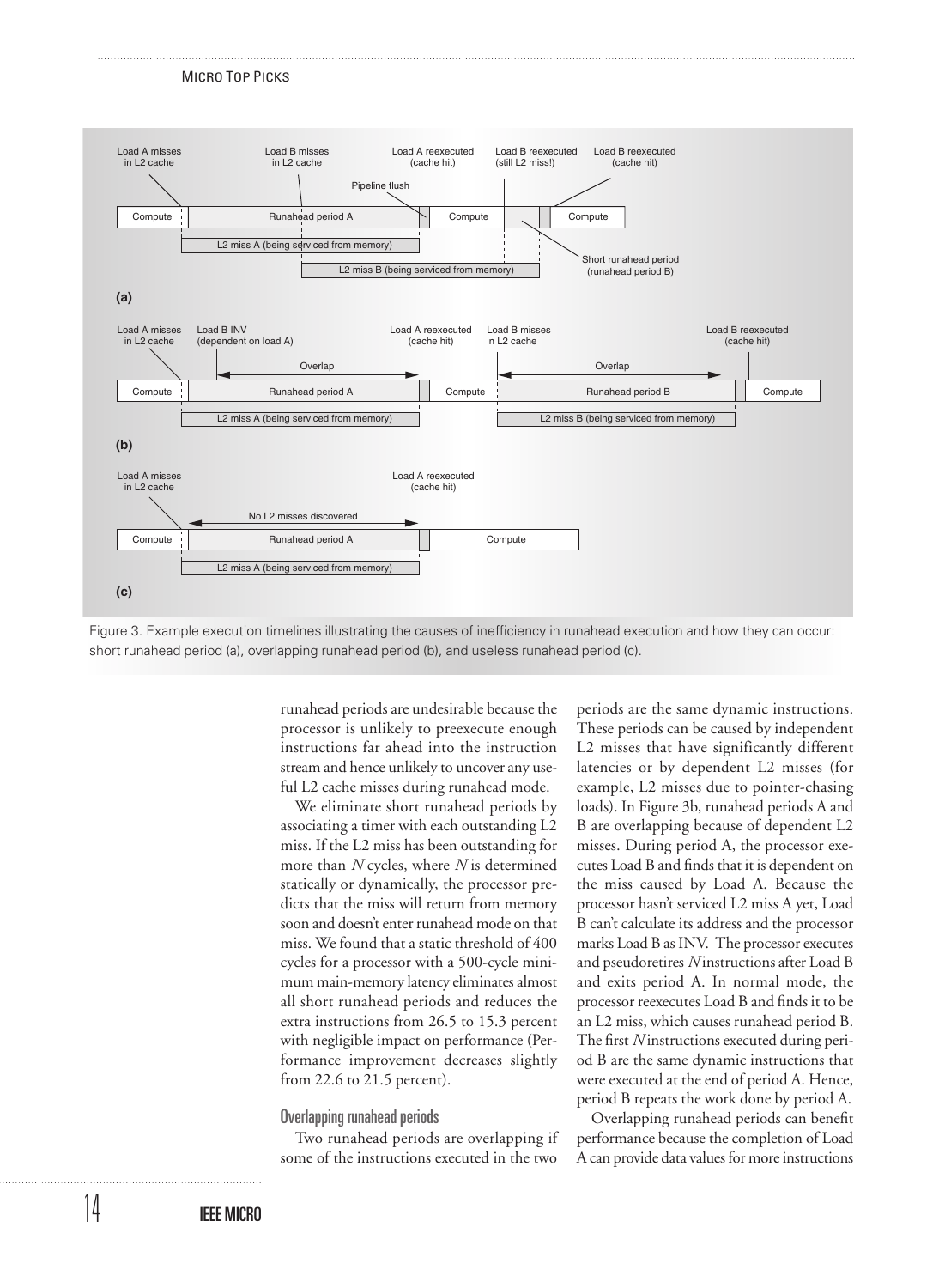in runahead period B, which can result in the generation of useful L2 misses that the processor couldn't have generated in runahead period A. However, in the benchmark set we examined, overlapping runahead periods rarely benefited performance. In any case, overlapping runahead periods can be a major cause of inefficiency because they result in the execution of the same instructions multiple times in runahead mode, especially if many L2 misses are clustered together in the program.

Our solution to reducing the inefficiency due to overlapping periods involves not entering a runahead period if the processor predicts it to be overlapping with a previous runahead period. During a runahead period, the processor counts the number of pseudoretired instructions. During normal mode, the processor counts the number of instructions fetched since the exit from the last runahead period. If the number of instructions fetched after runahead mode is less than the number of instructions pseudoretired in the previous runahead period, the processor doesn't enter runahead mode. This technique, implemented with two simple counters and a comparator, reduces the extra instructions resulting from runahead execution from 26.5 to 11.8 percent while reducing the performance benefit only slightly, from 22.6 to 21.2 percent.

#### Useless runahead periods

Useless runahead periods are those in which the processor generates no useful L2 misses that are needed by normal mode execution, as Figure 3c shows. These periods exist because of the lack of MLP<sup>5</sup> in the application program—that is, because the application lacks independent cache misses under the shadow of an L2 miss. Useless periods are inefficient because they increase the number of executed instructions without benefiting performance. To eliminate a useless runahead period, we propose four simple mechanisms for predicting whether a runahead period will be useful (that is, whether it will generate an L2 cache miss).

In the first technique, the processor records the usefulness of past runahead periods caused by static load instructions in the Runahead Cause Status Table (RCST), a small table of two-bit counters.<sup>4</sup> If recent runahead periods initiated by the same load were useful, the processor initiates runahead execution if that load misses in the L2 cache. Otherwise, the processor doesn't enter runahead mode on an L2 miss due to the static load instruction. The insight behind this technique is that the processor can usually predict the usefulness of future runahead periods from the recent past behavior of runahead periods caused by the same static load.

The second technique predicts the available MLP during the ongoing runahead period. If the fraction of INV (that is, L2-miss dependent) load instructions encountered during the ongoing runahead mode is greater than a statically determined threshold, the processor predicts that there isn't enough MLP for runahead execution to exploit and exits runahead mode.

The third technique uses sampling to predict runahead execution's usefulness in a more coarse-grained fashion. This technique aims to turn off runahead execution in program phases with low MLP. To do so, the processor periodically monitors the total number of L2 misses generated during *N* consecutive runahead periods. If this number is less than a static threshold *T*, the processor doesn't enter runahead mode for the next *M* L2 misses. We found that even with untuned values of *N*, *M*, and  $T(100, 1,000,$  and 25, respectively, in our experiments), sampling can significantly reduce the extra instructions resulting from runahead execution.

The fourth uselessness prediction technique leverages compile-time profiling. The compiler profiles the application and identifies load instructions that consistently cause useless runahead periods. The compiler marks such load instructions as nonrunahead loads. When the hardware encounters a nonrunahead load instruction that is an L2 cache miss, it doesn't initiate runahead execution on that load.

Combining the four uselessness prediction techniques reduces the extra instructions from 26.5 to 14.9 percent while reducing the performance benefit only slightly, from 22.6 to 20.8 percent. Experiments analyzing each technique's effectiveness are available elsewhere.<sup>4</sup>

#### Increasing the usefulness of runahead periods

Because runahead execution's performance improvement is mainly a result of the useful L2 misses prefetched during runahead mode,<sup>3</sup> discovering more L2 misses during runahead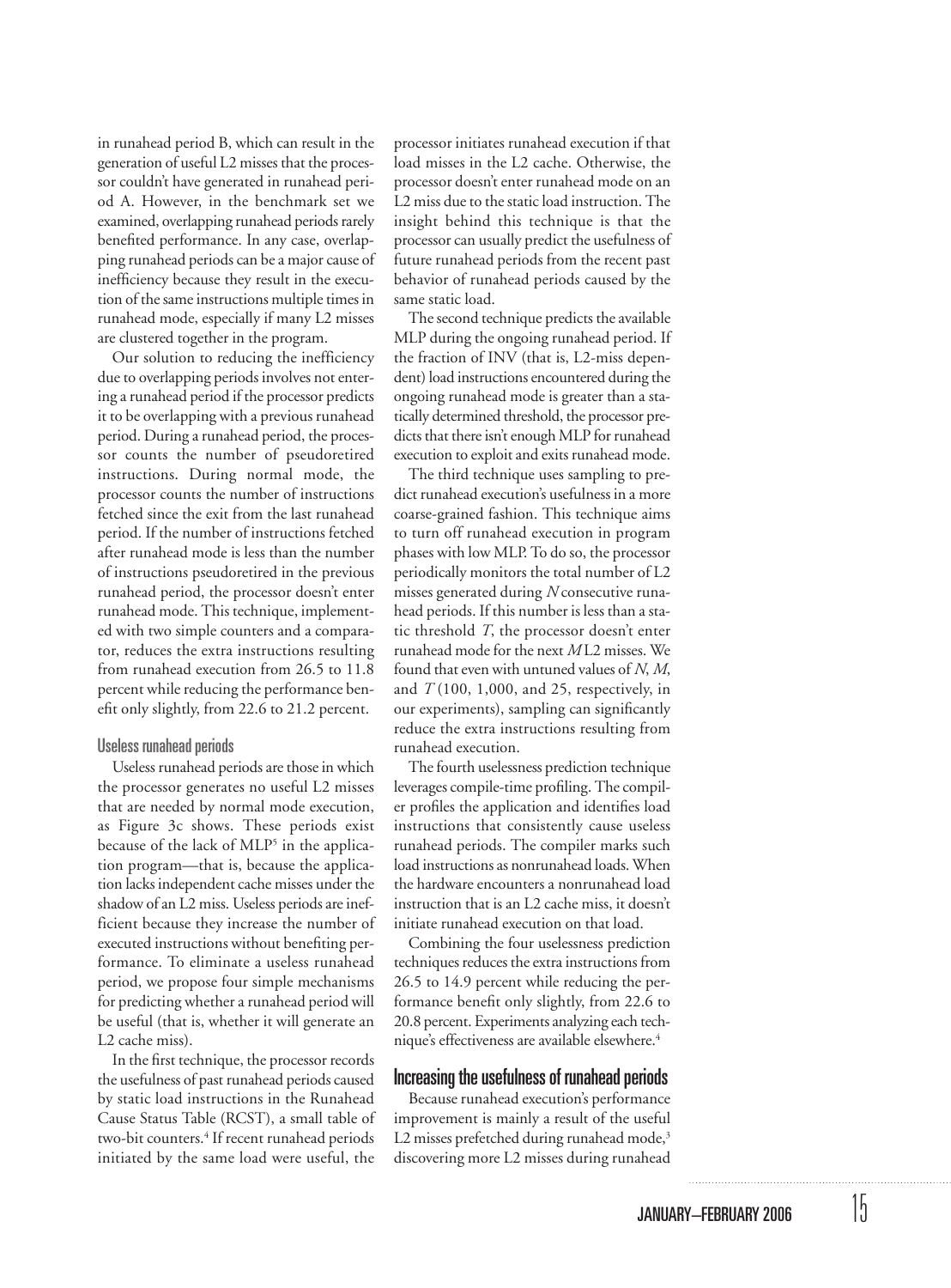mode can increase the benefit. We propose two optimizations that increase efficiency by increasing runahead periods' usefulness.

#### Eliminating useless instructions

Because runahead execution aims to generate L2 cache misses, instructions that don't contribute to the generation of L2 cache misses are essentially useless for its purposes. Therefore, eliminating these instructions during runahead mode can increase a runahead period's usefulness.

Floating-point (FP) operate instructions, which don't contribute to the address computation of load instructions, are an example of such useless instructions. We turn off the FP unit during runahead mode and drop FP operate instructions after they are decoded. This optimization spares the processor resources for more useful instructions that lead to the generation of load/store addresses, which increases the likelihood of generating an L2 miss during a runahead period. Furthermore, by not executing the energy-intensive FP instructions and powering down the FP unit during runahead mode, the processor can save significant dynamic and static energy.

However, turning off the FP unit during runahead mode can reduce performance. If a processor mispredicts a control-flow instruction that depends on an FP instruction's result during runahead mode, it has no way of recovering from that misprediction if the FP unit is turned off because the branch's source operand wouldn't be computed. Nevertheless, our simulations show that turning off the FP unit is a valuable optimization that both increases runahead execution's performance improvement (from 22.6 to 24.0 percent) and reduces the extra instructions (from 26.5 to 25.5 percent).

#### Optimizing runahead execution and hardware prefetcher interaction

A potential benefit of runahead execution is that the processor can update the hardware data prefetcher during runahead mode. If the updates are accurate, the prefetcher can generate prefetches earlier than it would in the baseline processor. This can improve the timeliness of the accurate prefetches. On the other hand, if the prefetches generated by updates during runahead mode are inaccurate, they'll waste memory bandwidth and can cause cache pollution. Moreover, inaccurate hardware prefetcher requests can cause resource contention for the more accurate runahead memory requests during runahead mode and thus reduce runahead execution's effectiveness.

Runahead execution and hardware data prefetching have synergistic behavior<sup>1</sup> (see also Reference 2 in the "Related Work" sidebar). We propose optimizing the prefetcher update policy in runahead mode to increase the synergy between these two prefetching mechanisms.

Our analysis shows that creating new hardware prefetch streams is sometimes harmful in runahead mode because these streams contend with more accurate runahead requests. Thus, not creating prefetch streams in runahead mode increases the usefulness of runahead periods. This optimization increases runahead execution's IPC improvement (from 22.6 to 25.0 percent) and also reduces the extra instructions (from 26.5 to 24.7 percent).

#### Putting it all together

Figure 4 shows the increase in executed instructions and IPC resulting from runahead execution when we incorporate our proposed techniques into a runahead processor. We examine the effect of profiling-based useless period elimination separately because it requires modifying the instruction set architecture (ISA).

Applying all of our proposed techniques significantly reduces the average increase in executed instructions in a runahead processor from 26.5 to only 6.7 percent (6.2 percent with profiling). Using the proposed techniques reduces the average IPC increase of runahead execution slightly, from 22.6 to 22.0 percent (22.1 percent with profiling). Hence, a runahead processor using the proposed techniques is much more efficient than a traditional runahead processor but it increases performance almost as much.

Figure 5 shows that the proposed techniques are effective for a wide range of memory latencies. As memory latency increases, both the IPC improvement and extra instructions resulting from runahead execution increase. Hence, runahead execution is more effective with longer memory latencies. For almost all memory latencies, using the proposed efficiency techniques increases the average IPC improvement on the FP benchmarks while only slightly reducing the IPC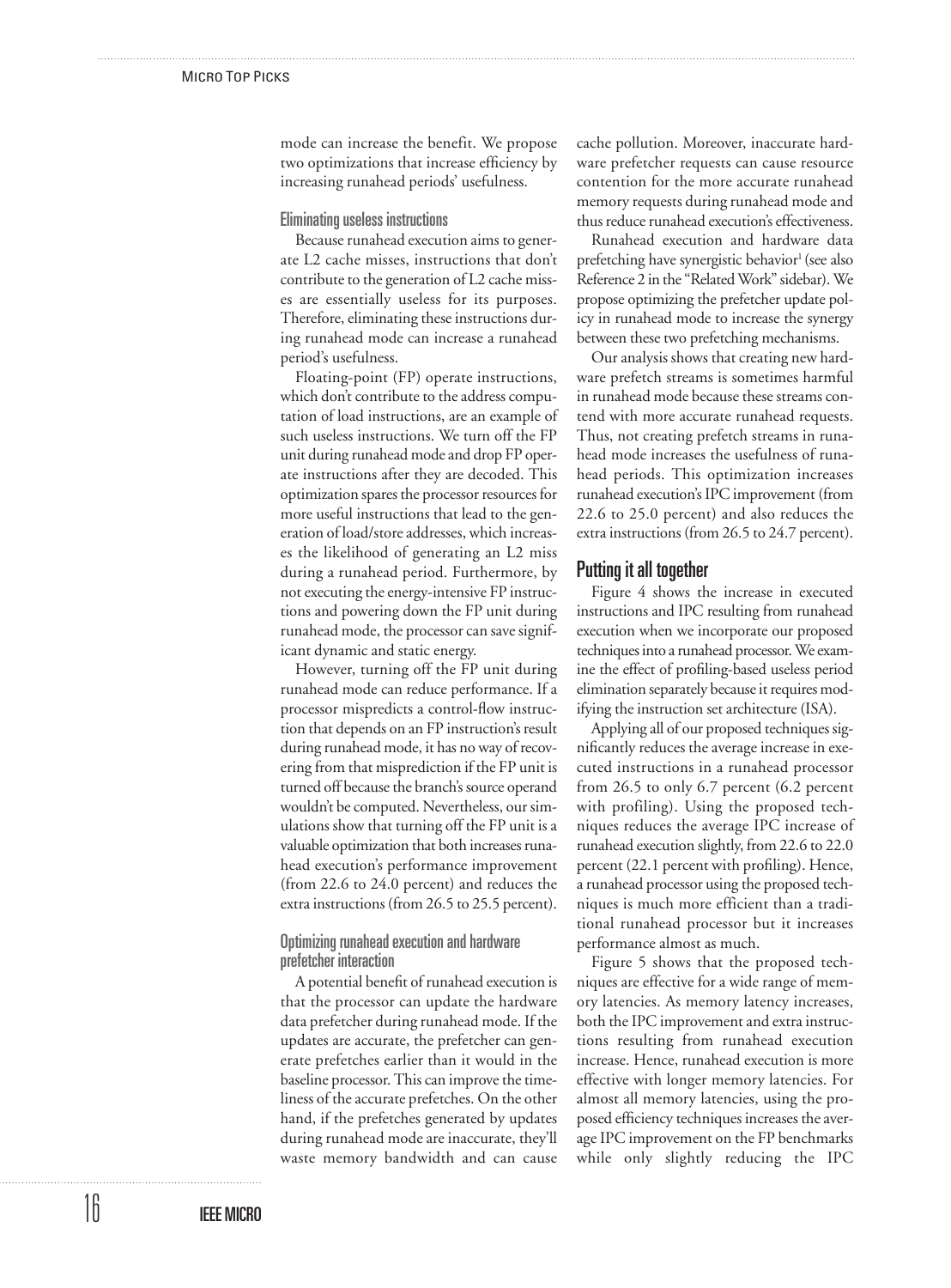

Figure 4. Increase in executed instructions (a) and IPC (b) resulting from runahead execution after incorporating all of our efficiency techniques.

improvement on the integer (INT) benchmarks. For all memory latencies, using the proposed dynamic techniques significantly reduces the extra instructions.

Efficient runahead execution has two major advantages:

- It doesn't require large, complex, and power-hungry structures in the processor core. Instead, it utilizes the alreadyexisting processing structures to improve memory latency tolerance.
- With the simple efficiency techniques described in this article, it requires only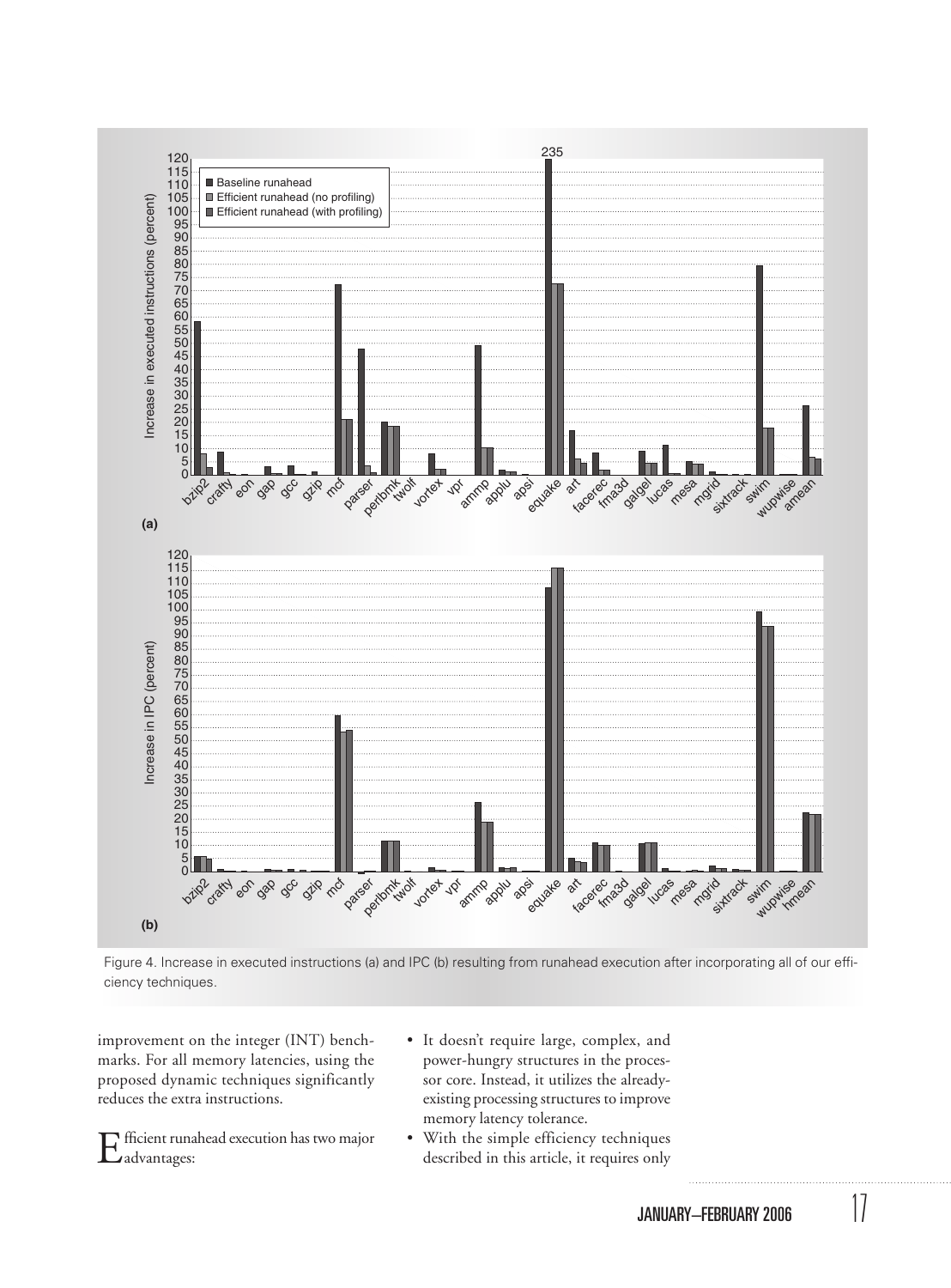#### MICRO TOP PICKS



Figure 5. Increase in executed instructions (a) and IPC (b) with and without the efficiency techniques for five different memory latencies. Data shown is averaged separately over integer (INT) and floating-point (FP) benchmarks.

a small number of extra instructions to provide significant performance improvements.

Hence, efficient runahead execution provides a simple, energy-efficient, and complexityeffective solution to the pressing memory latency problem in high-performance processors.

Orthogonal approaches can be developed to solve the inefficiency problem in runahead processors, which we believe is an important research area in runahead execution and other memory-latency tolerance techniques. In particular, solutions to two important problems in computer architecture can significantly increase runahead execution's efficiency: branch mispredictions and dependent cache misses.

Because processors rely on correct branch predictions to stay on the correct program path during runahead mode, the development of more accurate branch predictors will increase runahead execution's efficiency and performance benefits. Irresolvable branch mispredictions that depend on L2 cache misses cause the processor to stay on the wrong path, which might not always provide useful prefetching benefits, until the runahead period ends. Reducing such branch mispredictions with novel techniques is a promising area of future work.

Dependent L2 cache misses reduce a runahead period's usefulness because they can't be parallelized using runahead execution. Therefore, runahead execution is inefficient, and sometimes ineffective, for pointer-chasing workloads in which dependent load instructions are common. In previous work, we've shown that a simple value-prediction technique for pointer-load instructions—addressvalue delta prediction—significantly increases runahead execution's efficiency and performance by parallelizing dependent L2 cache misses.6 Enabling the parallelization of dependent cache misses is another promising area of future research in runahead execution.

Our future research will also focus on refining the methods for increasing the usefulness of runahead execution periods. Combined compiler-microarchitecture mechanisms can be instrumental in eliminating useless runahead instructions. Through simple modifications to the ISA, the compiler can convey to the hardware which instructions are important to execute or not execute during runahead mode. Furthermore, the compiler might be able to increase runahead periods' usefulness by trying to arrange code such that independent L2 cache misses are clustered close together during program execution.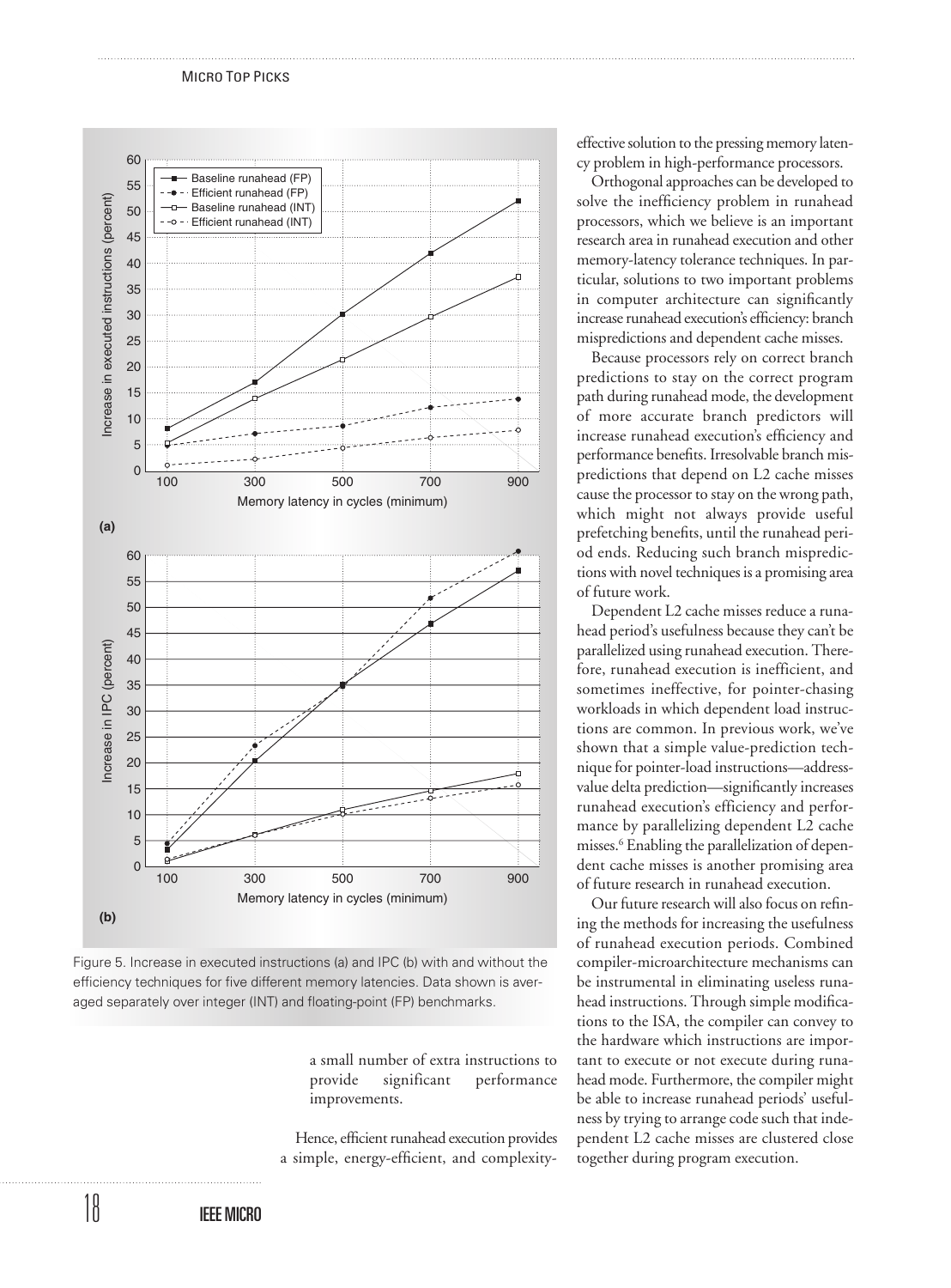Eliminating the reexecution of instructions executed in runahead mode via result reuse<sup>7</sup> or value prediction<sup>8</sup> can potentially increase runahead execution's efficiency. However, even an ideal reuse mechanism doesn't significantly improve performance<sup>7</sup> and likely has significant hardware cost and complexity, which can offset the energy reduction resulting from improved efficiency. Value prediction might not significantly improve efficiency because of its low accuracy.<sup>8</sup> Nevertheless, further research on eliminating the unnecessary reexecution of instructions might yield lowcost mechanisms that can significantly improve runahead efficiency.

Finally, the scope of our efficient processing techniques isn't limited to runahead execution. In general, the proposed runahead uselessness predictors are techniques for predicting the available MLP at a given point in a program. They are therefore applicable to other mechanisms that are designed to exploit MLP. Other methods of preexecution that are targeted for prefetching, such as helper threads,<sup>9,10</sup> can use our techniques to eliminate inefficient threads and useless speculative execution. MICRO

#### **Acknowledgments**

We thank Mike Butler, Nhon Quach, Jared Stark, Santhosh Srinath, and other members of the HPS research group for their helpful comments on earlier drafts of this article. We gratefully acknowledge the commitment of the Cockrell Foundation, Intel Corporation, and the Advanced Technology Program of the Texas Higher Education Coordinating Board.

#### **References**

1. O. Mutlu et al., "Runahead Execution: An Alternative to Very Large Instruction Windows for Out-of-Order Processors," Proc. 9th Int'l Symp. High-Performance Computer Architecture (HPCA-9), IEEE Press, 2003, pp. 129–140.

- 2. J. Dundas and T. Mudge, "Improving Data Cache Performance by Pre-executing Instructions Under a Cache Miss," Proc. 1997 Int'l Conf. Supercomputing, IEEE Press, 1997, pp. 68-75.
- 3. O. Mutlu et al., "Runahead Execution: An Effective Alternative to Large Instruction Windows," IEEE Micro, vol. 23, no. 6, Nov./Dec. 2003, pp. 20–25.
- 4. O. Mutlu, H. Kim, and Y.N. Patt, "Techniques for Efficient Processing in Runahead Execution Engines," Proc. 32nd Int'l Symp. Computer Architecture (ISCA 05), IEEE CS Press, 2005, pp. 370–381.
- 5. A. Glew, "MLP Yes! ILP No!" Architectural Support for Programming Languages and Operating Systems (ASPLOS 98) Wild and Crazy Idea Session, Oct. 1998; http://www. cs.berkeley.edu/~kubitron/asplos98/slides/ andrew\_glew.pdf.
- 6. O. Mutlu, H. Kim, and Y.N. Patt, "Address Value Delta (AVD) Prediction: Increasing the Effectiveness of Runahead Execution by Exploiting Regular Memory Allocation Patterns," Proc. 38th Int'l Symp. Microarchitecture (Micro-38), IEEE CS Press, 2005, pp. 233–244.
- 7. O. Mutlu et al., "On Reusing the Results of Pre-executed Instructions in a Runahead Execution Processor," Computer Architecture Letters, vol. 4, Jan. 2005, http://www. cs.virginia.edu/~tcca/2005/mutlu\_jan05.pdf.
- 8. N. Kirman et al., "Checkpointed Early Load Retirement," Proc. 11th Int'l Symp. High-Performance Computer Architecture (HPCA-11), IEEE CS Press, 2005, pp. 16–27.
- 9. R.S. Chappell et al., "Simultaneous Subordinate Microthreading (SSMT)," Proc. 26th Int'l Symp. Computer Architecture (ISCA 99), IEEE CS Press, 1999, pp. 186–195.
- 10. J.D. Collins et al., "Dynamic Speculative Precomputation," Proc. 34th Int'l Symp. Microarchitecture (Micro-34), IEEE CS Press, 2001, pp. 306–317.

**Onur Mutlu** is a PhD candidate in computer engineering at the University of Texas at Austin. His research interests include computer architectures, with a focus on high-performance energy-efficient microarchitectures, data prefetching, runahead execution, and novel latency-tolerance techniques. Mutlu has an MS in computer engineering from UT Austin and BS degrees in psychology and computer engineering from the University of Michigan. He is a student member of the IEEE and the ACM.

**Hyesoon Kim** is a PhD candidate in electrical and computer engineering at the University of Texas at Austin. Her research interests include high-performance energy-efficient microarchitectures and compiler-microarchi-